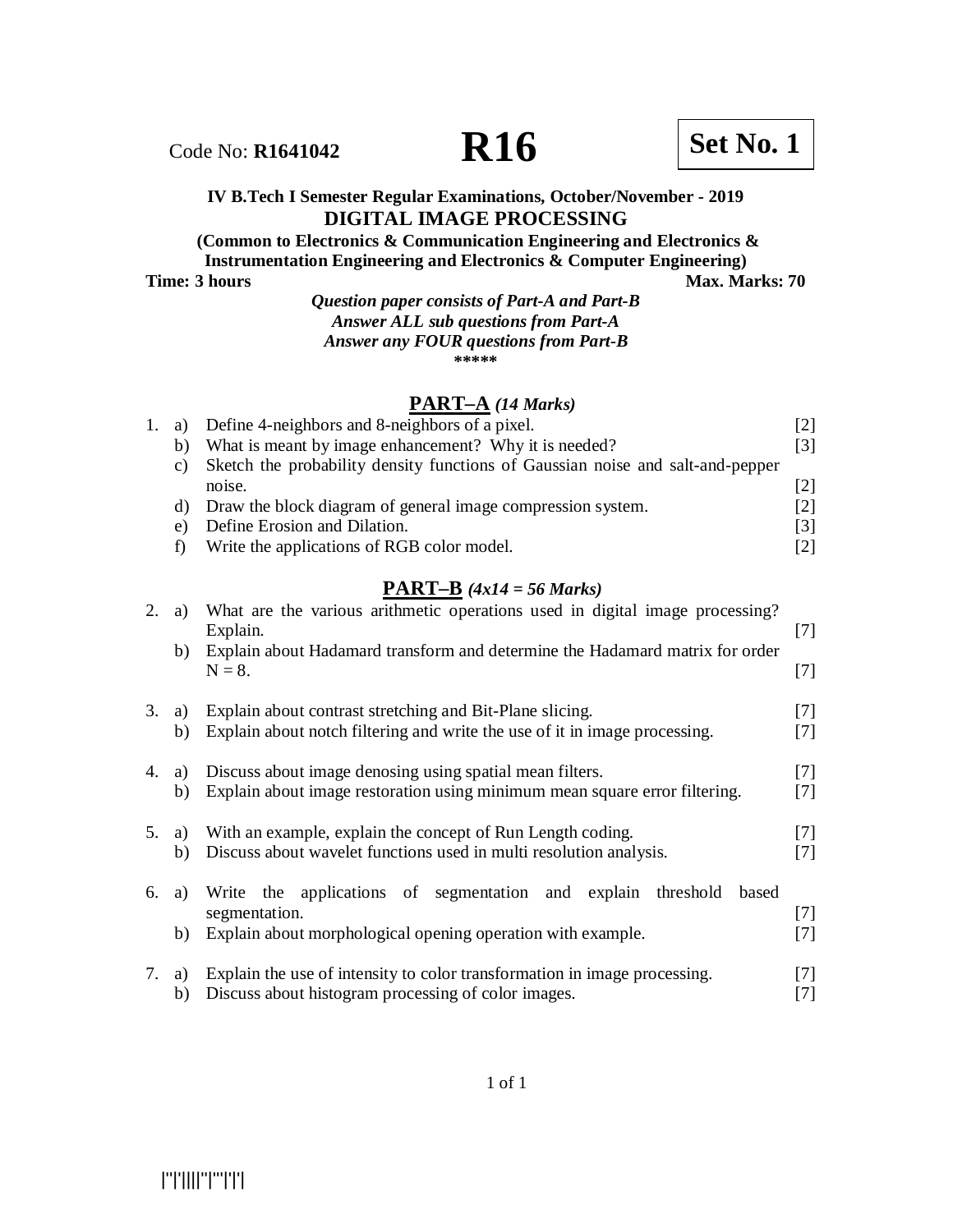Code No: **R1641042 R16 Set No. 2**

**(Common to Electronics & Communication Engineering and Electronics & Instrumentation Engineering and Electronics & Computer Engineering)**

**Time: 3 hours Max. Marks: 70** 

#### *Question paper consists of Part-A and Part-B Answer ALL sub questions from Part-A Answer any FOUR questions from Part-B* **\*\*\*\*\***

# **PART–A** *(14 Marks)*

| 1. | a) | List out the various applications of SVD in image processing.                  | $[3]$                                                                                                                                                                                                         |
|----|----|--------------------------------------------------------------------------------|---------------------------------------------------------------------------------------------------------------------------------------------------------------------------------------------------------------|
|    | b) | What is the difference between histogram equalization and histogram            |                                                                                                                                                                                                               |
|    |    | specification?                                                                 | $[2]$                                                                                                                                                                                                         |
|    | C) | State Fourier-slice theorem.                                                   | $[2] % \includegraphics[width=0.9\columnwidth]{figures/fig_10.pdf} \caption{The 3D (black) model for the estimators in the left and right. The left and right is the same as in the right.} \label{fig:2}} %$ |
|    | d) | What is the need for image compression?                                        | [3]                                                                                                                                                                                                           |
|    | e) | Define hit-or-miss transform.                                                  | $[2]$                                                                                                                                                                                                         |
|    | f) | What are the advantages of color image processing?                             | $[2]$                                                                                                                                                                                                         |
|    |    |                                                                                |                                                                                                                                                                                                               |
|    |    | <b>PART-B</b> $(4x14 = 56 Marks)$                                              |                                                                                                                                                                                                               |
| 2. | a) | Explain the various distance measures used in image processing.                | $[7]$                                                                                                                                                                                                         |
|    | b) | Explain about KL transform and write its use in image processing.              | 171                                                                                                                                                                                                           |
|    |    |                                                                                |                                                                                                                                                                                                               |
| 3. | a) | Discuss about Log transformation and Power Law transformation, and write their |                                                                                                                                                                                                               |
|    |    | applications.                                                                  | $[7]$                                                                                                                                                                                                         |
|    | b) | With the necessary equations, explain the concept of homomorphic filtering.    | 171                                                                                                                                                                                                           |
| 4. | a) | Discuss about image restoration using order static filters.                    | l'/                                                                                                                                                                                                           |
|    |    |                                                                                |                                                                                                                                                                                                               |

# b) What is an inverse filtering? Explain how it is useful for image restoration and write the disadvantages of it. [7]

# 5. a) Explain the concept of lossless predictive coding. [7] b) Draw the diagram of two dimensional, four band filter bank for subband image coding and explain it. [7] 6. a) Define image gradient and explain how it is useful for edge detection. [7] b) Explain about morphological closing operation. [7]

7. a) Explain about CMY and CMYK color models, and write their applications. [7] b) What is intensity slicing and color coding? Explain their use in image processing. [7]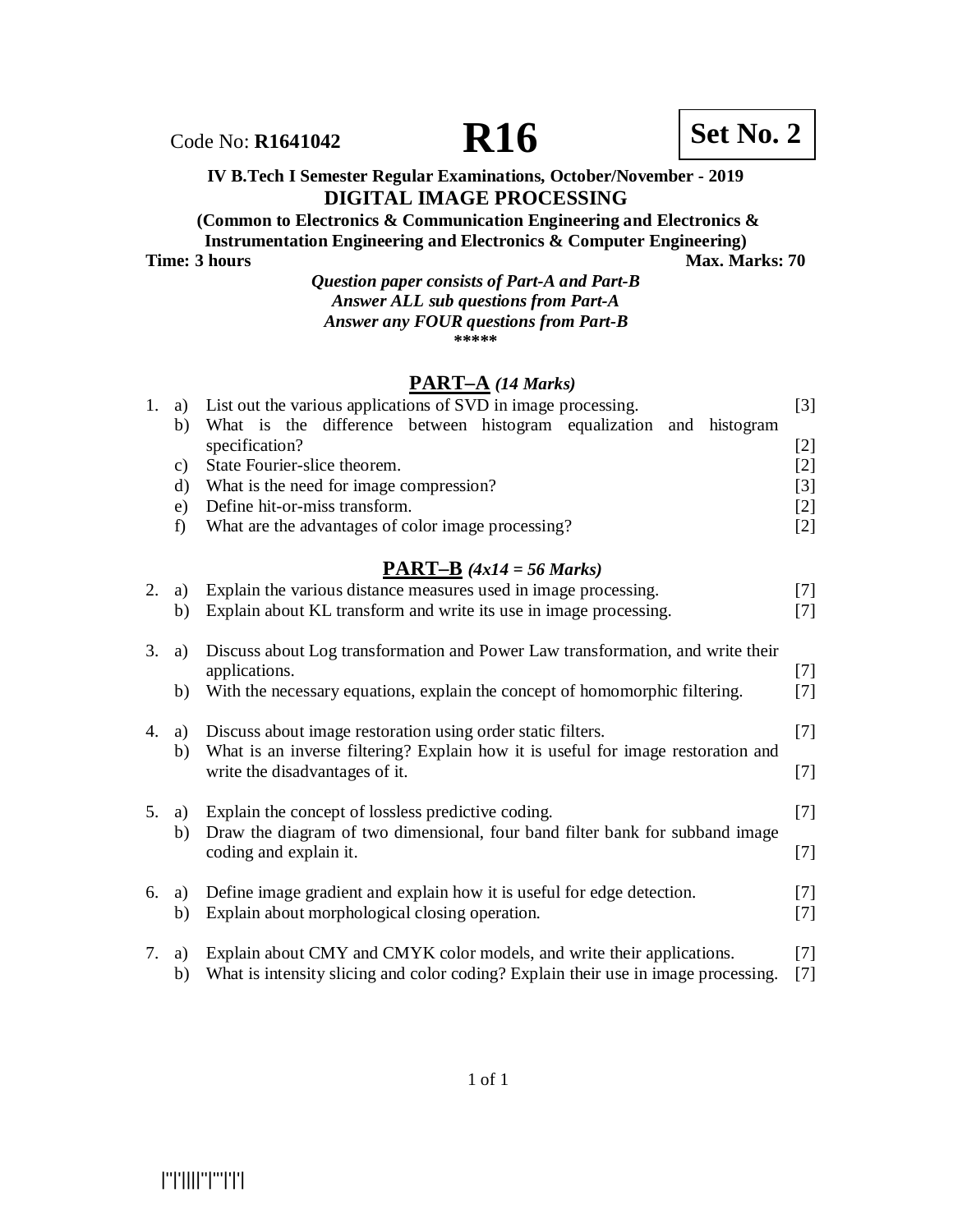

Code No: **R1641042 R16 R16 Set No. 3** 

**(Common to Electronics & Communication Engineering and Electronics & Instrumentation Engineering and Electronics & Computer Engineering)**

**Time: 3 hours Max. Marks: 70** 

## *Question paper consists of Part-A and Part-B Answer ALL sub questions from Part-A Answer any FOUR questions from Part-B* **\*\*\*\*\***

# **PART–A** *(14 Marks)*

|       | 1. a) Define spatial resolution and intensity resolution.              | [2]               |
|-------|------------------------------------------------------------------------|-------------------|
| b)    | What is meant by an intensity level slicing?                           | $\lceil 2 \rceil$ |
| C)    | Write the differences between image restoration and image enhancement. | $\lceil 3 \rceil$ |
| d)    | Write the advantage of block transform coding.                         | $\lceil 2 \rceil$ |
| $e$ ) | List out the various masks used for edge detection.                    | 2                 |
|       | Define Hue, Saturation and chromaticity.                               | $\lceil 3 \rceil$ |

## **PART–B** *(4x14 = 56 Marks)*

| 2. | a)       | List out the various components used in general purpose image processing<br>system and explain it.                                                          | $[7]$          |
|----|----------|-------------------------------------------------------------------------------------------------------------------------------------------------------------|----------------|
|    | b)       | Define Haar Transform and derive the Haar Transformation matrix for order<br>$N = 4$ .                                                                      | $[7]$          |
| 3. | a)<br>b) | With the necessary equations, explain the concept of histogram equalization.<br>Discuss about image smoothing in the frequency domain using Butterworth low | $[7]$          |
|    |          | pass filters.                                                                                                                                               | $[7]$          |
| 4. | a)<br>b) | Explain about adaptive median filter and write the advantages of it.<br>What is Radon Transform? Explain how it is used to obtain the projections of        | $[7]$          |
|    |          | object.                                                                                                                                                     | $[7]$          |
| 5. | a)<br>b) | Draw the block diagram of lossy predictive model and explain it.<br>Discuss about scaling functions used in multi resolution analysis.                      | $[7]$<br>$[7]$ |
| 6. | a)       | What is the need for edge linking and explain about edge linking using local                                                                                |                |
|    |          | processing.                                                                                                                                                 | $[7]$          |
|    | b)       | Discuss about morphological hole filling.                                                                                                                   | $[7]$          |
| 7. | a)       | Discuss about converting colors from HSI to RGB.                                                                                                            | $[7]$          |
|    | b)       | Explain about color image segmentation in RGB space.                                                                                                        | [7]            |